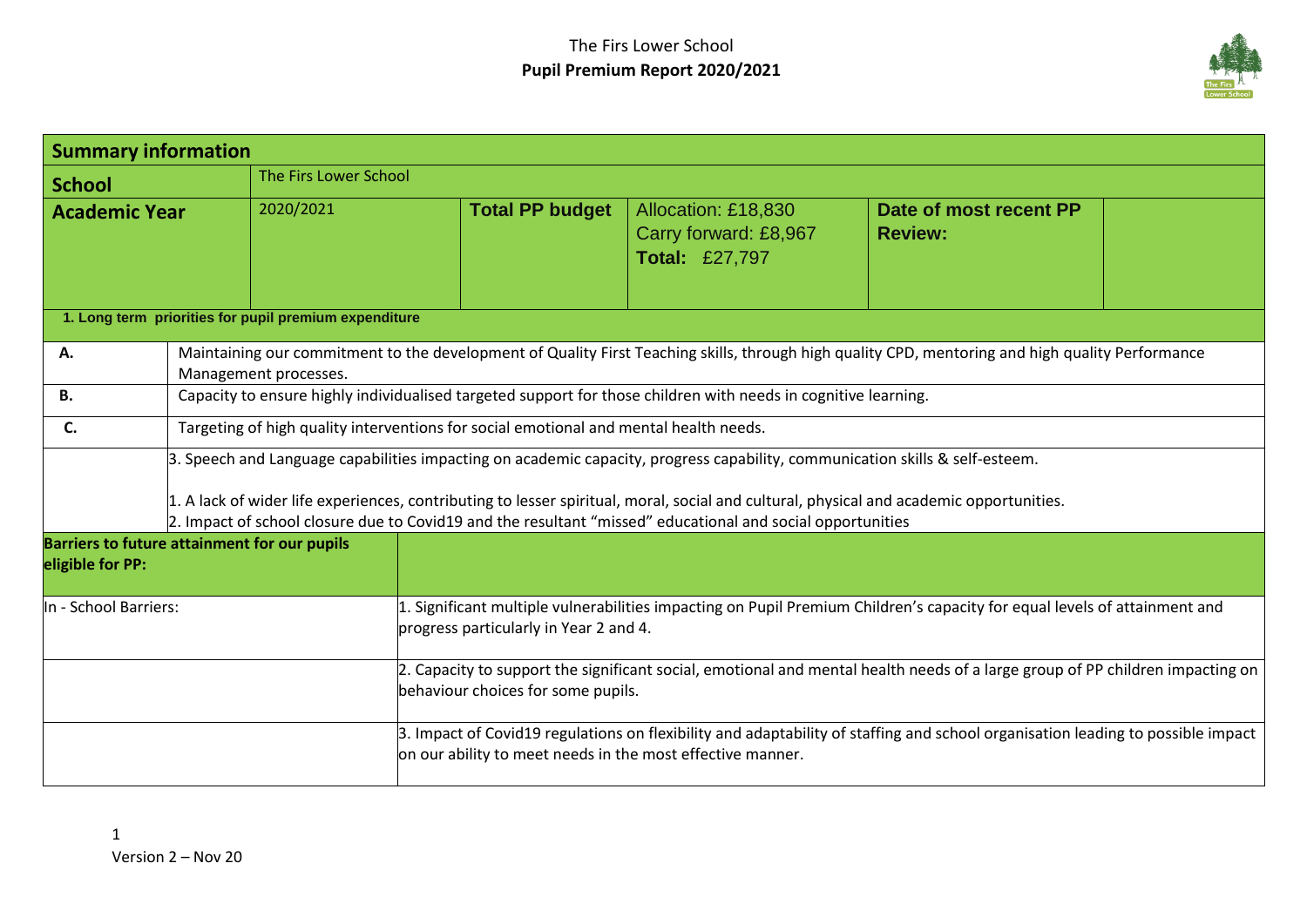## The Firs Lower School **Pupil Premium Report 2020/2021**



| <b>External barriers:</b>  |                                             | 1. A lack of wider life experiences, contributing to lesser spiritual, moral, social and cultural, physical and academic<br>opportunities.                    |
|----------------------------|---------------------------------------------|---------------------------------------------------------------------------------------------------------------------------------------------------------------|
|                            |                                             | 2. Impact of school closure due to Covid19 and the resultant "missed" educational and social opportunities                                                    |
|                            | 2. Intended outcomes (specific outcomes and | Success criteria                                                                                                                                              |
| how they will be measured) |                                             |                                                                                                                                                               |
| А.                         | Children with SEMH needs                    | Metacognition and self-regulation techniques introduced to pupil premium children will be evident within class. The                                           |
|                            | make good or better rates of                | number of behaviour incidents reduces and children will be able to engage more with learning. Impact of commitment to                                         |
|                            | progress and this impacts on                | active learning can be seen in readiness to learn. Classroom observations and interviews with class teachers will be a way of                                 |
|                            | attainment for these pupils.                | measuring the impact.                                                                                                                                         |
| SEMH provision meets the   |                                             |                                                                                                                                                               |
|                            | needs of these pupils.                      |                                                                                                                                                               |
| В.                         | Evidence of successful Reading,             | Lexia will be provided to pupil premium children to support their reading development. Some of the children will also                                         |
|                            |                                             | Writing and Maths interventions receive 1:1 tutoring in Read, Write, Inc., where they have made little or no progress. The usage and progress will be tracked |
|                            | demonstrating the impact on                 | regularly to monitor the effectiveness of Lexia provision and half termly read, write, inc assessments will monitor the                                       |
|                            | progress and closing the gap                | success of 1:1 tuition.                                                                                                                                       |
|                            | between pp children and non-                |                                                                                                                                                               |
|                            | pp children.                                |                                                                                                                                                               |
| C                          | Children with social and issues             | Social interventions such as lego therapy will be introduced to children who find difficulty interacting positively. These                                    |
|                            | will interact more positively               | children will be assessed using a strengths and difficulties questionnaire – both at home and at school. The results will be                                  |
|                            | with others.                                | compared at the beginning and end of each set of six sessions.                                                                                                |
|                            |                                             |                                                                                                                                                               |
|                            |                                             |                                                                                                                                                               |
|                            |                                             |                                                                                                                                                               |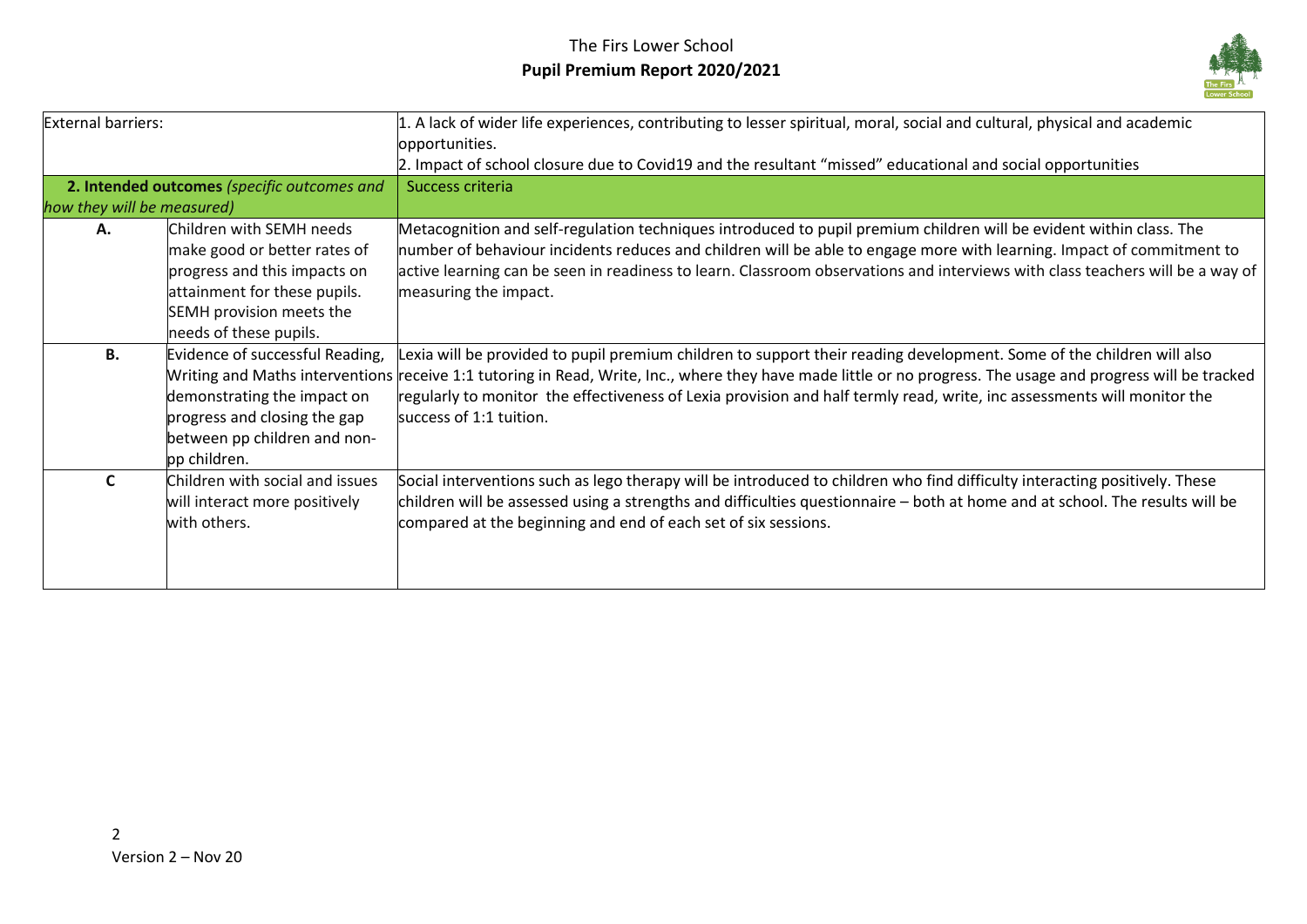## The Firs Lower School **Pupil Premium Report 2020/2021**



| 3. Review of expenditure                                                                                                                                                                                                                                                                                                                                                |                                                                                                                                                                                      |                                                                                                                            |      |  |
|-------------------------------------------------------------------------------------------------------------------------------------------------------------------------------------------------------------------------------------------------------------------------------------------------------------------------------------------------------------------------|--------------------------------------------------------------------------------------------------------------------------------------------------------------------------------------|----------------------------------------------------------------------------------------------------------------------------|------|--|
| Review 20/21 - To be completed Summer 2021                                                                                                                                                                                                                                                                                                                              |                                                                                                                                                                                      |                                                                                                                            |      |  |
|                                                                                                                                                                                                                                                                                                                                                                         |                                                                                                                                                                                      |                                                                                                                            |      |  |
| Intended outcome<br>A                                                                                                                                                                                                                                                                                                                                                   | <b>Action</b>                                                                                                                                                                        | <b>Estimated impact/ rationale:</b> Did you meet the success criteria? Cost                                                |      |  |
| Children with SEMH needs make<br>good or better rates of progress<br>and this impacts on attainment for<br>these pupils. SEMH provision<br>meets the needs of these pupils.<br>The number of behaviour incidents children.<br>reduces and children are able to<br>engage with learning. Impact of<br>commitment to active learning can<br>be seen in readiness to learn | Weekly 1:1 pastoral support sessions with each<br>pupil premium child.<br>Group 'nurture' type sessions for pupil premium                                                            |                                                                                                                            |      |  |
|                                                                                                                                                                                                                                                                                                                                                                         |                                                                                                                                                                                      |                                                                                                                            |      |  |
| Intended outcome<br>в                                                                                                                                                                                                                                                                                                                                                   | <b>Action</b>                                                                                                                                                                        | Estimated impact: Did you meet the success criteria?<br>(Include impact on pupils not eligible for PP, if<br>appropriate). | Cost |  |
| Evidence of successful Reading,<br>Writing and Maths interventions<br>demonstrating the impact on<br>progress and closing the gap<br>between pp children and non-pp<br>children.                                                                                                                                                                                        | Lexia reading and spelling intervention<br>(accessible to all pupil premium children)<br>TA to support Lexia<br>TA to support pp children in KS1<br>TA to support pp children in KS2 |                                                                                                                            |      |  |
|                                                                                                                                                                                                                                                                                                                                                                         |                                                                                                                                                                                      |                                                                                                                            |      |  |
| Intended outcome<br>С                                                                                                                                                                                                                                                                                                                                                   | <b>Action</b>                                                                                                                                                                        | Estimated impact: Did you meet the success criteria?<br>(Include impact on pupils not eligible for PP, if<br>appropriate). | Cost |  |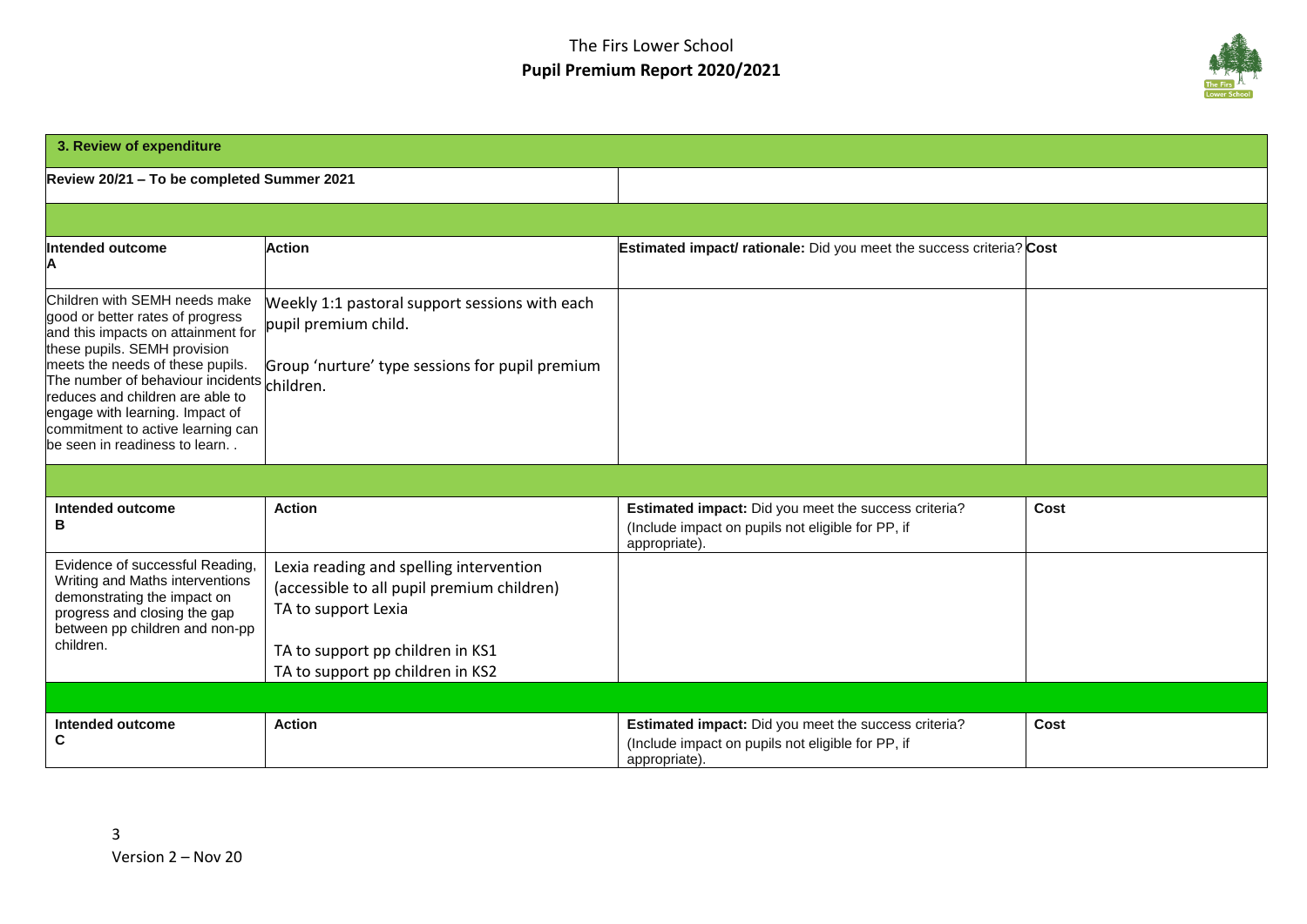

| Children with social and<br>communication issues will<br>interact more positively with<br>others. | Lego therapy groups will be set up to support<br>Pupil premium children                |  |
|---------------------------------------------------------------------------------------------------|----------------------------------------------------------------------------------------|--|
| <b>Additional support:</b>                                                                        | Funding for the residential trip to Grafham<br>Contribution towards swimming sessions. |  |
| Total expenditure: £<br>Carry forward for 2021/2022: £                                            |                                                                                        |  |

| <b>Current attainment</b>                                             | Pupils eligible for PP (your school)<br>13 pupils YR-Y4 | Pupils not eligible for PP (national average-<br><b>KS1 SATs)</b> |
|-----------------------------------------------------------------------|---------------------------------------------------------|-------------------------------------------------------------------|
| % achieving expected standard or above in<br>reading, writing & maths |                                                         |                                                                   |
| % making expected standard in reading (as<br>measured in the school)  |                                                         |                                                                   |